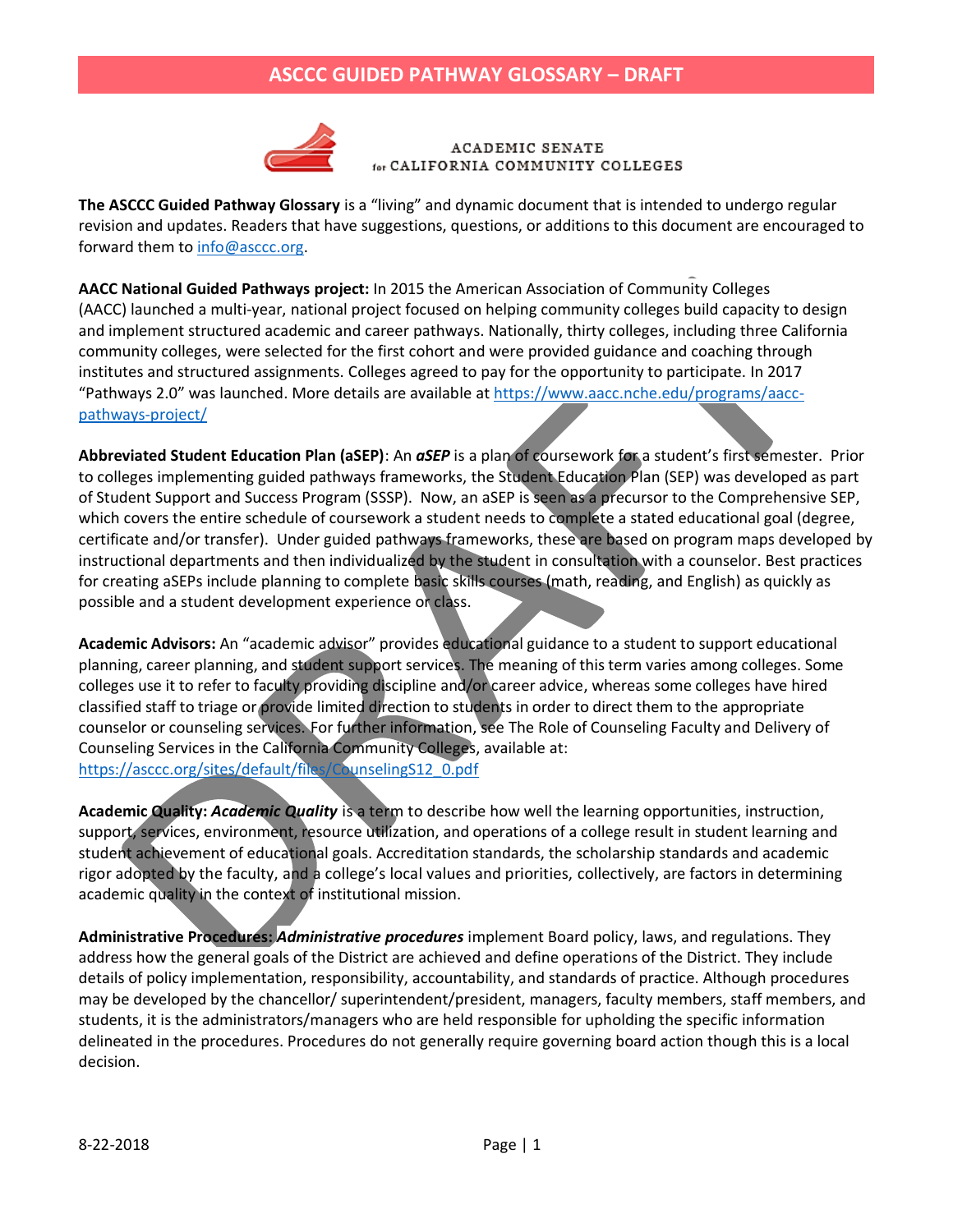**ASCCC Guided Pathways Liaison (GPL):** *ASCCC Guided Pathways (GP) Liaisons* are faculty from each of the 114 California Community Colleges (CCCs) identified by local senates to act as the key local contact regarding GPrelated training, needs, resources, and communications from the faculty perspective. Guided Pathways liaisons are in contact with the ASCCC and regularly or as requested report to and update the local academic senate on statewide matters related to guided pathways. Guided Pathways liaisons also communicate with the local senate and campus faculty regarding guided pathways relevant to the local college and/or district.

**ASSIST: Articulation System Stimulating Interinstitutional Student Transfer (***ASSIST)* is an online student-transfer information system that shows how course credits earned at one public California college or university can be applied when transferred to another. ASSIST is the official repository of articulation for California's public colleges and universities and provides the most accurate and up-to-date information about student transfer in California. The website provides information concerning transfer and majors available in California Public Higher Education <http://www.assist.org/web-assist/welcome.html>

**Associate Degree for Transfer (ADT, AA-T Associate of Arts and AS-T Associate of Science)**: In 2010, legislation mandated the development of CCC degrees that guaranteed transfer to the California State University system. As a consequence, a system for the CCC development and the CSU acceptance of ADTs (*AA-Ts* and *AS-T*s) was developed. These degrees are intended to simplify transfer to the CSU, ensure courses taken at the CCC are honored at the CSU, and minimize unit accumulation. [\(http://adegreewithaguarantee.com/Degrees.aspx\)](http://adegreewithaguarantee.com/Degrees.aspx)

**Basic Skills Courses**: Courses in reading, writing, computation, and English as a Second Language which are designated by the community college district as non-degree applicable credit courses pursuant to subdivision (b) of section 55002 and are not transferable.

Noncredit basic skills courses are those courses in reading, writing, computation, and English as a Second Language which are designated by the community college district as noncredit courses pursuant to subdivision (c) of section 55002.

**Board Policy:** A *board policy* is the voice of the Governing Board and defines the general goals and acceptable practices for the operation of the district that adhere to federal and state laws and regulations. Each of the 72 community college districts has a locally-elected board of trustees which set policies that are the basis for procedures to carry out the work of the institutions. The governing board, through policy, delegates authority to and through the chancellor/superintendent/president to implement actions within the district. The chancellor/superintendent/president and district employees are responsible to reasonably interpret board policy as well as other relevant laws and regulations that govern the district.

**\*California Guided Pathways Demonstration Project**: The *California Guided Pathways Demonstration Project* is a cohort of 20 California community colleges chosen through an application process in 2017 to implement an integrated, institution-wide approach to student success by creating structured educational experiences that support each student from point of entry to attainment of high-quality postsecondary credentials and careers. Colleges pay for the opportunity to participate and receive guidance and coaching through institutes and structured assignments. \*Also referred to as the California Guided Pathways Project.

**CalPASS Plus:** *Cal-PASS Plus*, created through leadership and funding by California Community College Chancellor's Office, is an accessible, actionable and collaborative pre-K through 16 repository of student data. Cal-PASS Plus' mission is to provide actionable data to help improve student success along the education-toworkforce pipeline. The intent of the project is to inform better instruction, help close achievement gaps, identify scalable best practices, and improve transitions. Cal-PASS Plus offers longitudinal data charts, analysis of pre-K through 16 transitions and workplace outcomes, information and artifacts on success factors, and comparisons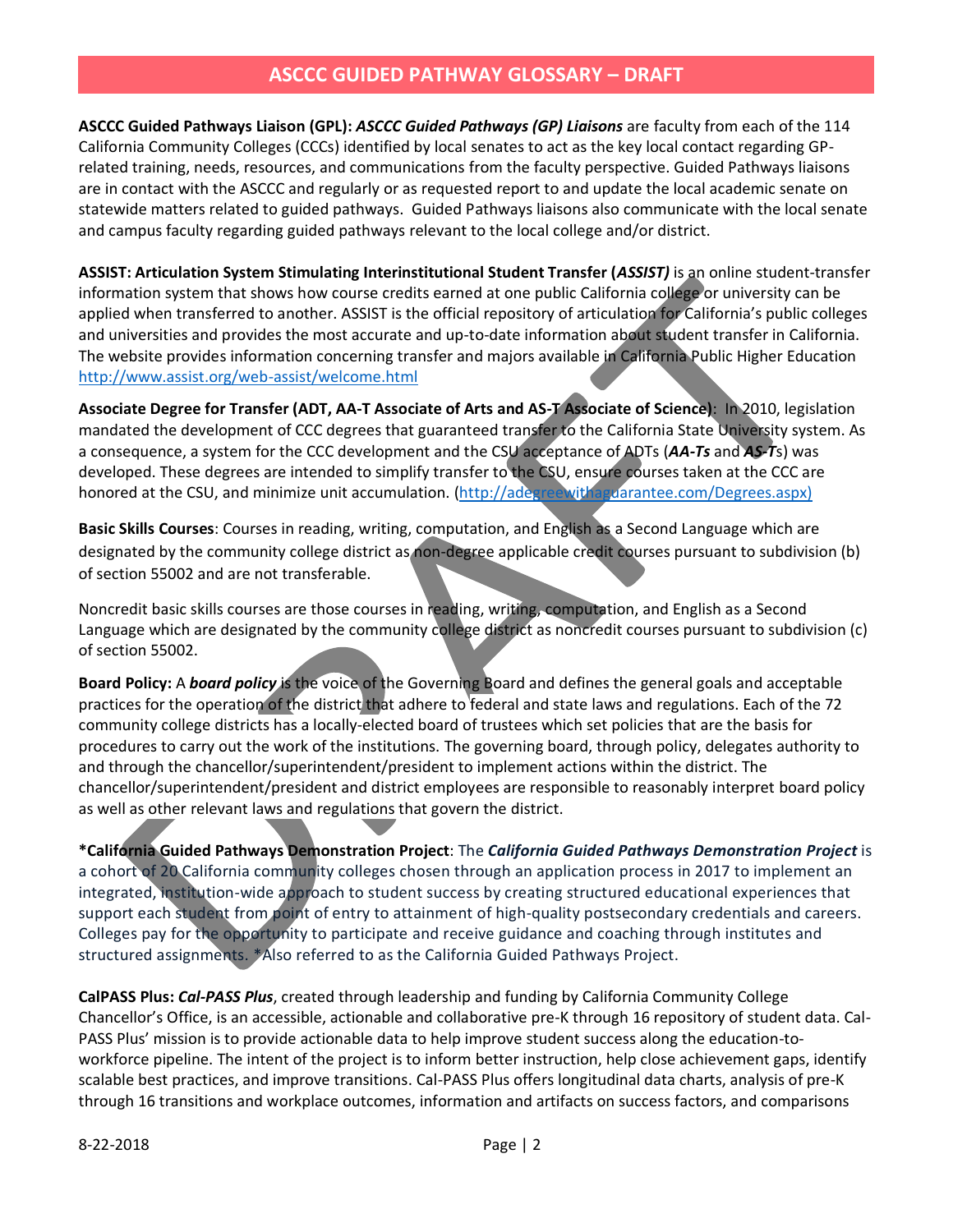among like universities, colleges, K-12 school systems and schools. In addition, the Cal PASS Plus Guided Pathways tab provides information on first-year momentum points including retention, gateway course completion, and unit accumulation, as well as historical trends, disaggregated figures, and comparison data to contextualize results that include dual enrolled and summer students.

<https://www.calpassplus.org/LaunchBoard/GuidedPathways.aspx>

**California Community Colleges Guided Pathways Program:** *California Community Colleges Guided Pathways Program* is a multi-year state program funded by the legislature and implemented by the California Community Colleges Chancellor's Office. The program is intended to provide all California Community Colleges with the opportunity to implement Guided Pathways for the purpose of significantly improving student outcomes. This program, sometimes referred to as the CAGAP California Guided Pathways Award Program, required participating colleges to complete a self-assessment and a workplan approved by the college's academic senate to receive funding. This funding is now tied to implementation of AB705 accountability.

**Certificate:** *Certificates* are academic awards granted at the completion of designated certificate programs and may lead to additional certificates or a degree. They represent a shorter path of courses based upon specific skills and outcomes.

**Cohort:** A *cohort* is a group of students with at least one statistical factor in common for data collection, analysis, and big-picture decision-making about pathways development. Examples of cohorts include cohorts defined in the Student Success Scorecard, all the students grouped in a meta-major, or students within a particular program (i.e. the entering class of a nursing program or Puente).

**College ready/transfer ready/college prepared**: *College ready/transfer ready/college prepared* refer to a student who has the skills or prerequisites to be successful in a college-level or transfer-level course.

**Common Core:** The *Common Core* is a set of academic standards in K-12 mathematics and English Language Arts/literacy (ELA). These learning goals outline what a student should know and be able to do at the end of each grade. The standards were created to ensure that all students graduate from high school with the skills and knowledge necessary to succeed in college, career, and life, regardless of where they attend school. Testing and coursework in common core states focus on critical thinking rather than memorization and testing. The standards were adopted and implemented in 43 states. <http://www.corestandards.org/>

**Completion Community:** A *completion community* is a collaborative team of faculty, staff, and administrators from all areas of a district responsible for oversight and engagement with a particular group of students during a period of time. Each team member is called a "Completion Coach" and the individual students in the group have at least one statistical factor – such as meta-major of study – in common. The concept of a completion community was created by Bakersfield College as part of their implementation of Guided Pathways and is merely an example of an implementation strategy within the framework; other colleges will define and create approaches that are relevant to their college and community.

**Comprehensive Student Educational Plan (cSEP):** A *cSEP* is a plan of coursework which covers students' coursework to completion of their educational goal (degree, certificate and/or transfer). Guided pathways framework best practices for a cSEP include a completion of basic skills (math, reading and English) as quickly as possible and a student development or counseling class. Transfer to CSU must include completion of the Golden Four (transfer-level English and Math, oral communication, and critical thinking). Under a guided pathways framework, cSEPs are based on program maps developed by instructional departments and then individualized by the student and the counselor.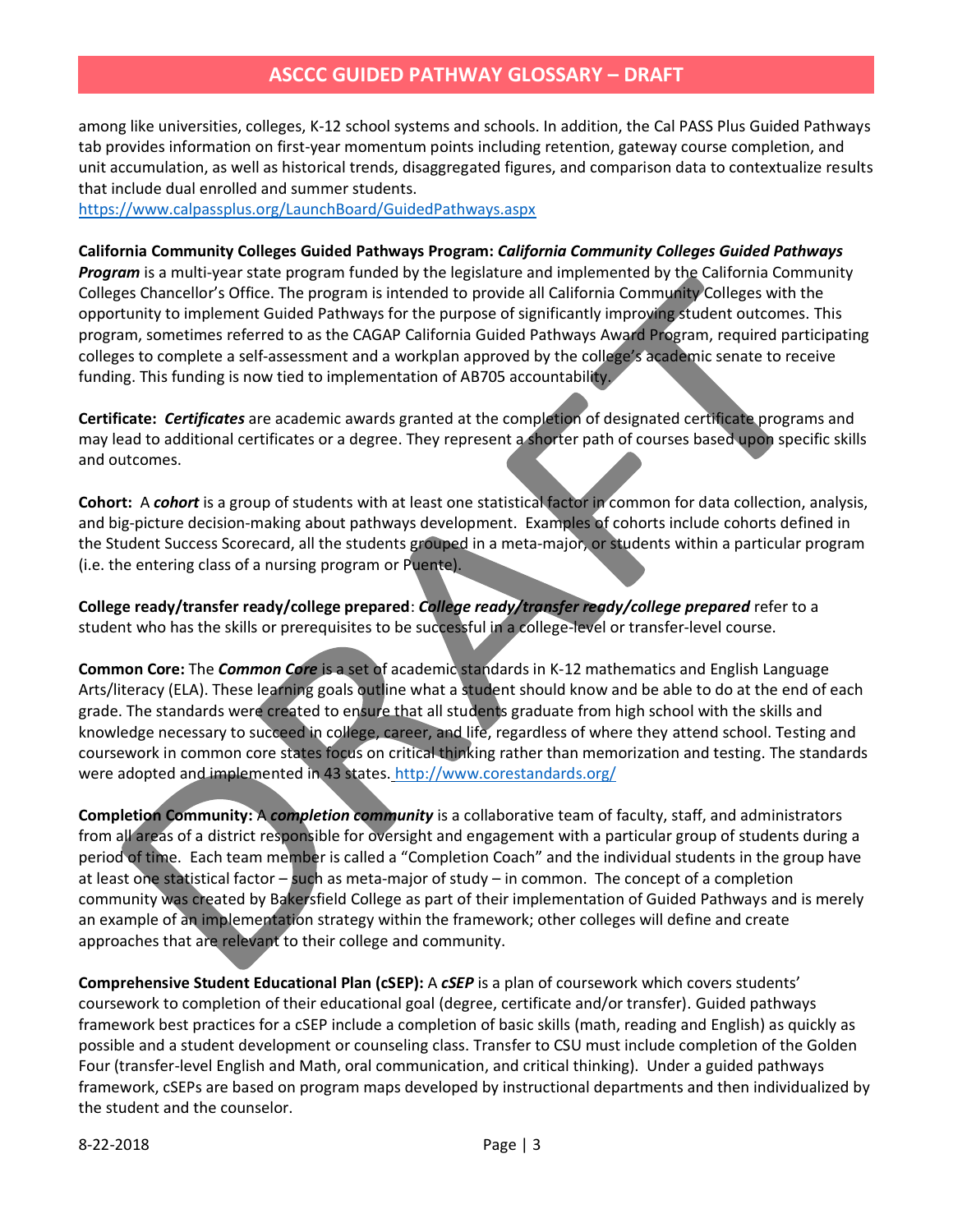**Course Identification Number (C-ID)**: *C-ID, the Course Identification Numbering System*, is a faculty-driven system developed to assign identifying designations (C-ID numbers) to particular transfer courses. C-ID address the need for system-wide "common course numbers" by providing a mechanism to identify comparable courses. CCCs submit course outlines of record to C-ID for review by discipline faculty and receipt of a C-ID designation. As submission of a course to C-ID by a CCC indicates acceptance of courses bearing that C-ID number, C-ID is a means of establishing intra-segmental (with the CCC) articulation. More information is available a[t https://www.c](https://www.c-id.net/about-us)[id.net/about-us](https://www.c-id.net/about-us)

**Course Success:** *Course success* refers to coursework students complete with a grade of A, B, C, or P.

**Degree:** A *degree* is defined in Title 5, section 55000(g), as "an organized sequence of courses leading to a defined objective" which may be traditional A.A. or A.S. local degrees or transfer degrees A.A.-T/A.S.-T.

**Design Teams:** Design Teams, a term used by Skyline College, refers to a group of faculty, staff, administrators, and students whose mission is to collaboratively guide the college's comprehensive redesign and keep close integration with other college initiatives to support a guided pathways framework.

**Directed Self-Placement (DSP):** *Directed Self-Placement (DSP)* is a term used by some institutions, including the California State University System, for guidance given to students that allows them to select appropriate English and Math courses for self-placement. However, because of the confusion with the California Community Colleges' Disabled Student Programs and Services (DSPS) Program, the preferred term, within the California community colleges, is Guided Self Placement (GSP). Please see Guided Self-Placement below for a more detailed description.

**Early Alert:** *Early alert* is a strategy for communicating with students when barriers or success issues become apparent. Early alerts sometimes involve the use of technology so that instructors, counselors, and staff can tailor an alert (communication) or customized message regarding the needs and resources available. Several software programs provide this tool (e.g. SARS, Starfish, and Banner).

**Early Assessment Program (EAP):** The California State University's *Early Assessment Program* provides opportunities for students to measure their readiness for college-level English and mathematics in their junior year of high school and an opportunity to improve their skills during their senior year. EAP test results of "college ready" have been used by some colleges as a multiple measure to place students in transfer-level English. More information is available at <http://www.calstate.edu/eap/>

**Embedded Counseling:** *Embedded counseling* refers to the practice of assigning counselors as specialists within a specific discipline, program, or meta-major. These counselors are sometimes physically located within proximity of those areas rather than in general counseling.

**Expository Reading and Writing Course (ERWC):** The *Expository Reading and Writing Course (ERWC)* is a full-year college preparatory English course for high school juniors or seniors developed by a task force of high school and California State University faculty. The ERWC is intended to align with the California English-Language Arts Content Standards, to address critical reading and writing problems identified by the CSU English Placement Test Committee, and to prepare students to meet the expectations of college and university faculty. Completion of this course with a C or better has been used as a multiple measure to place students in transfer-level English.

**First Time in College (FTIC):** A "*first-time-in-college*" student is one who has never been to college before. The majority are just out of high school and research indicates that these students are more likely to complete a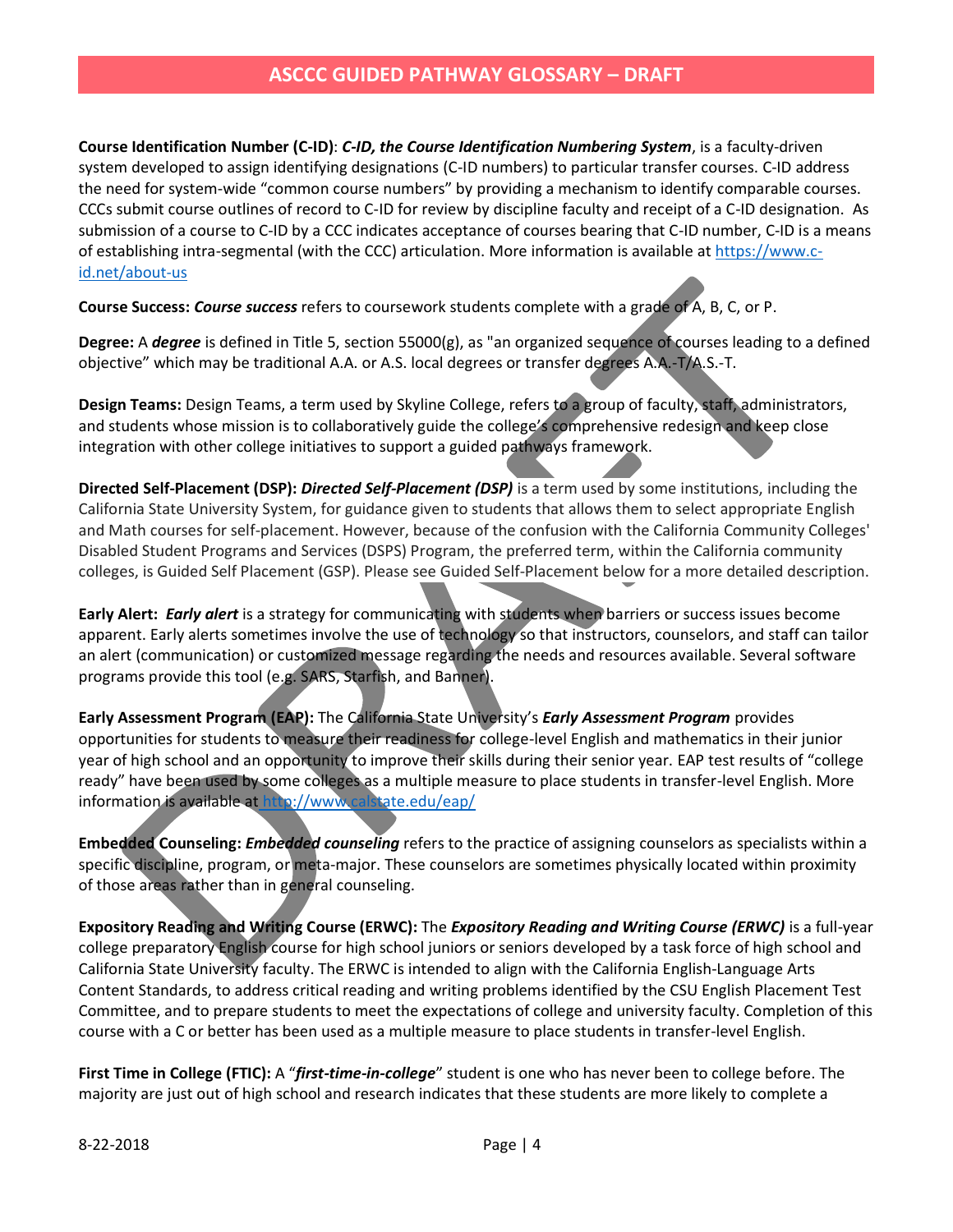program of study. Key Progress Indicators (KPIs), as developed by AACC for its Pathways Project, focus on these students.

**Gatekeeper Course:** *A Gatekeeper course* is the first or lowest-level college-level course a student must take and successfully complete to progress along his or her academic pathway; these courses may also be called gateway courses.

**General Education Student Learning Outcomes (**GE SLOs or GELOs): *General Education Student Learning Outcomes* are the knowledge, skills, and abilities a student is expected to be able to demonstrate following a program of courses designed to provide the student with a common core of knowledge consistent with a liberally educated or literate citizen. Some colleges refer to these as core competencies, while others consider the collected general education requirements to be a program.

**Golden Four:** In the California State University (CSU) System **t**he "*Golden Four*" courses refer to requirements in oral communication, written communication, critical thinking, and mathematics/quantitative reasoning that all students must complete prior to transfer and may impact transfer priority. While each CSU may have specific, unique requirements, program maps should all consider the CSU Golden Four requirements. These requirements are found at [https: //www2.calstate.edu/attend/student-services/casper/Pages/golden-four.aspx](https://www2.calstate.edu/attend/student-services/casper/Pages/golden-four.aspx)

**GP vs gp: Upper case "GP**" often represents the national guided pathways framework defined primarily by the Community College Research Center (CCRC) and the "Redesigning America's Community Colleges" framework. The use of a *lower case "gp"* usually refers to a college's unique, adapted design and implementation of guided pathways.

**Guided Pathways Collaborative Teams:** *A Guided Pathways Collaborative Team,* occasionally referred to as a Cross-Functional Team, is a group working together to undertake tasks with representatives who provide important skills and perspectives to support the goals of the group. Examples of cross-functional teams include workgroups convened to design and implement specific aspects of guided pathways, such as defining metamajors or redesigning orientation.

**Guided Pathways Framework**: A college's *guided pathways framework* is an institution-wide approach to student success based on intentionally designed, clear, coherent, and structured educational experiences, informed by available evidence, which are intended to guide each student effectively and efficiently from his/her point of entry through to attainment of high-quality postsecondary credentials and degrees and into careers with value in the labor market and as citizens in society. Guided pathways is an umbrella term used to describe highlystructured student experiences that guide them on the pathway to completion.

**Guided Self-Placement (GSP):** *Guided Self-Placement (GSP)* is a locally developed tool or process that allows students, in consultation with counselors, to determine appropriate coursework for basic skills or entry-level classes. GSP is a response to considerable research that indicates that placement testing and other placement measures are not always sufficient predictors of success for individual students. In addition, GSP encourages students' personal metacognitive evaluation and self-determination as a part of the placement process. GSP tools provide students with basic information about multiple measures and helps them, through questions, examples, and course descriptions, determine the appropriate level of placement to encourage confidence and success.

**In-reach:** *In-reach* efforts inform and guide students already admitted to the college to promote timely success and completion.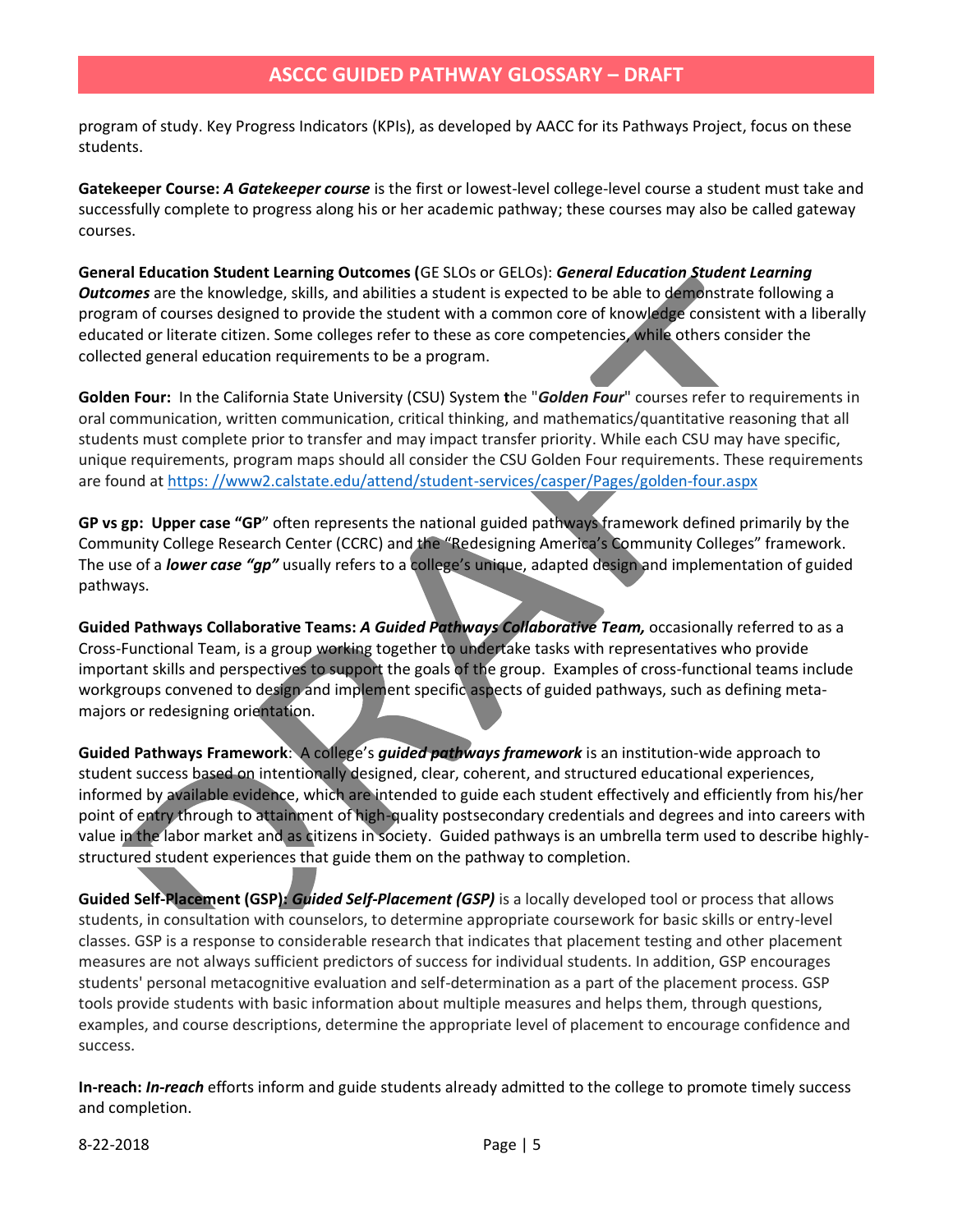**Institutional Integrity:** The concept of *institutional integrity* is characterized by consistent and ethical actions, values, methods, measures, principles, expectations, and outcomes, as defined by institutions. A college demonstrating institutional integrity provides clear, accurate, and current information to the college community and public.

**Institutional Learning Outcomes (ILO):** Institutional Learning Outcomes are the knowledge, skills, and abilities a student is expected to leave an institution with, as a result of a student's total experience. Because General Education Outcomes (GLO) represent a common core of outcomes obtained by students who are transferring or receiving degrees, some but not all, institutions equate these with ILOs.

**Institution-Set Standards (ISS)**: *Institution set standards* are performance metrics and measures set by institutions for student achievement, both in individual programs and for institution-wide student achievement. Colleges are required to establish ISSs in order to comply with federal regulations and accreditation standards. Both the definition and the level of expected performance are appropriate for assessing achievement of institutional mission, for determining actions of improvement, and for analyzing institutional results in the context of higher education. Institutions assess student performance against locally set standards in order to determine institutional effectiveness and academic quality and to inform planning and action for continuous improvement.

**Intrusive counseling:** *Intrusive counseling* refers to proactive practices in counseling students; however, this term has been found to have negative connotations. Instead, please reference proactive counseling in this document.

**Key Performance Indicators (KPIs):** Key Performance Indicators (KPIs) are a set of metrics designed to measure institutional success in student progress through milestones, and are specifically used to monitor the effects of institutional initiatives. Guided Pathways KPI's for the AACC Pathways Project specifically include only FTEIC (First Time EVER in College Students excluding dual enrolled and summer school students). More information is available at the AACC website: [https://www.aacc.nche.edu/programs/aacc-pathways-project/pathways](https://www.aacc.nche.edu/programs/aacc-pathways-project/pathways-institutes-resources/)[institutes-resources/](https://www.aacc.nche.edu/programs/aacc-pathways-project/pathways-institutes-resources/)

| Category                                 | <b>KPI</b>                                        |
|------------------------------------------|---------------------------------------------------|
| <b>Completed Credits Momentum</b>        | Earned 6+ college credits in 1st term             |
|                                          | Earned 12+ college credits in 1st term            |
|                                          | Earned 15+ college credits in year 1              |
|                                          | Earned 24+ college credits in year 1              |
|                                          | Earned 30+ college credits in year 1              |
| <b>Gateway Math and English Momentum</b> | Completed college-level math course in year 1     |
|                                          | Completed college-level English course in year 1  |
|                                          | Completed both college math and English in year 1 |
| Persistence and Course Completion        | Persisted from term 1 to term 2                   |
|                                          | College-level course completion rate in year 1    |

**The California Community Colleges CalPASS Plus Key Performance Indicators: The Cal PASS** Plus Guided Pathways tab provides information on first-year momentum points including retention, gateway course completion, and unit accumulation, as well as historical trends, disaggregated figures, and comparison data to contextualize results that include dual enrolled and summer students. <https://www.calpassplus.org/LaunchBoard/GuidedPathways.aspx>

8-22-2018 Page | 6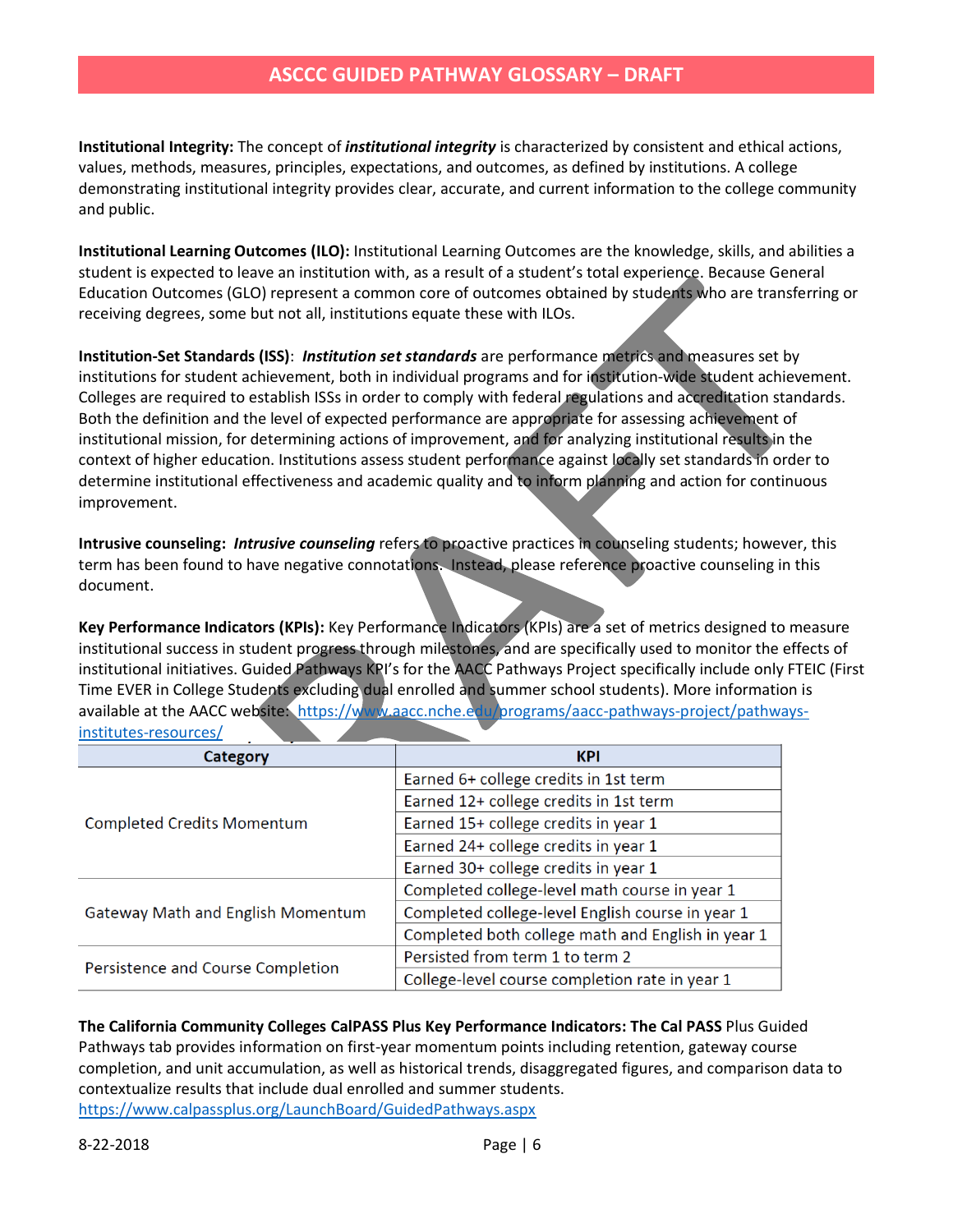**Meta-Major**: A *meta-major* is a collection of academic programs that lead to related occupations or have similar learning objectives, outcomes, content and/or resources. Programs within a meta-major will share some requirements which allows for early exploration as students may enroll in this broad field of interest without collecting excess units. Many colleges have chosen to use local terms instead of meta-majors, such as Areas of Interest, Focus Areas, Career and Learning Pathways. A meta-major is not a major: It is simply an organizing tool. Students will still need to declare a specific major to qualify for financial aid.

**Milestones/Mile Posts**: *Milestones* or *Mile Posts* represent measurable educational achievements, such as completing a college-level math course or the number of average units to complete a degree. Milestones often provide places where students may receive positive acknowledgment of their accomplishments or "nudges" to help them back on their stated educational pathway.

**Multiple Measures Assessment Project (MMAP):** The *Multiple Measures Assessment Project* is an effort led by Cal-PASS Plus and the RP Group, with support from the CCCCO, to build a data warehouse, analytic tools, and a communications strategy to support California community colleges in implementing a process for placing students into college-level or developmental coursework based on multiple measures of assessment. <http://rpgroup.org/projects/multiple-measures-assessment-project>

**Nudges**: *Nudges* are faculty and student services-initiated actions that support and guide student decision-making by providing information while preserving freedom of choice.

**Outreach:** *Outreach* refers to efforts made by a college to contact and prepare prospective students.

**Pathway/Program Map/Road Map**: A *pathway* (also referred to as a *program map* or *road map*) is a descriptive and easy-to-use plan detailing the route a student takes to connect with, enter, progress through, and complete his/her program of study as well as the skills he/she needs to enter the labor market or transition to a baccalaureate program. Pathways include a semester-to-semester sequence of courses required to complete a credential efficiently. Pathways may include specific milestones for licensure or stackable credentials and general education recommendations. Across the state, colleges are taking differing approaches for the inclusion of GE courses in the program maps, ranging from specifically identifying each GE course to allowing "Any course in Area x."

**Proactive counseling:** *Proactive counseling* refers to proactive practices where students at-risk for academic failure or experiencing difficulty during the transition to the college are messaged or contacted regarding areas of concern. Proactive counseling may include extensive, data-driven monitoring of student activity at key milestones or simple nudges to students regarding impending activities that would benefit their success.

**Program**: A *program* is a set of courses and related activities that lead to an attainment of educational objectives such as a certificate or an associate's degree, and is often referred to as a major or a program of study. In Title 5 §55000(g), a "program" is defined as a cohesive set of courses that result in a certificate or degree. However, in a program review process, colleges often define programs to include specific disciplines. The term "program" may be used to refer to student service programs and administrative units, as well.

**Program Learning Outcome (PLO)**: *PLOs* are those student learning outcomes specific to a program of study that indicate the skills and abilities students should be able to demonstrate upon completion of all program requirements. PLOs are often measured using the aggregated data collected by measuring critical course student learning outcomes of required coursework within the program of study.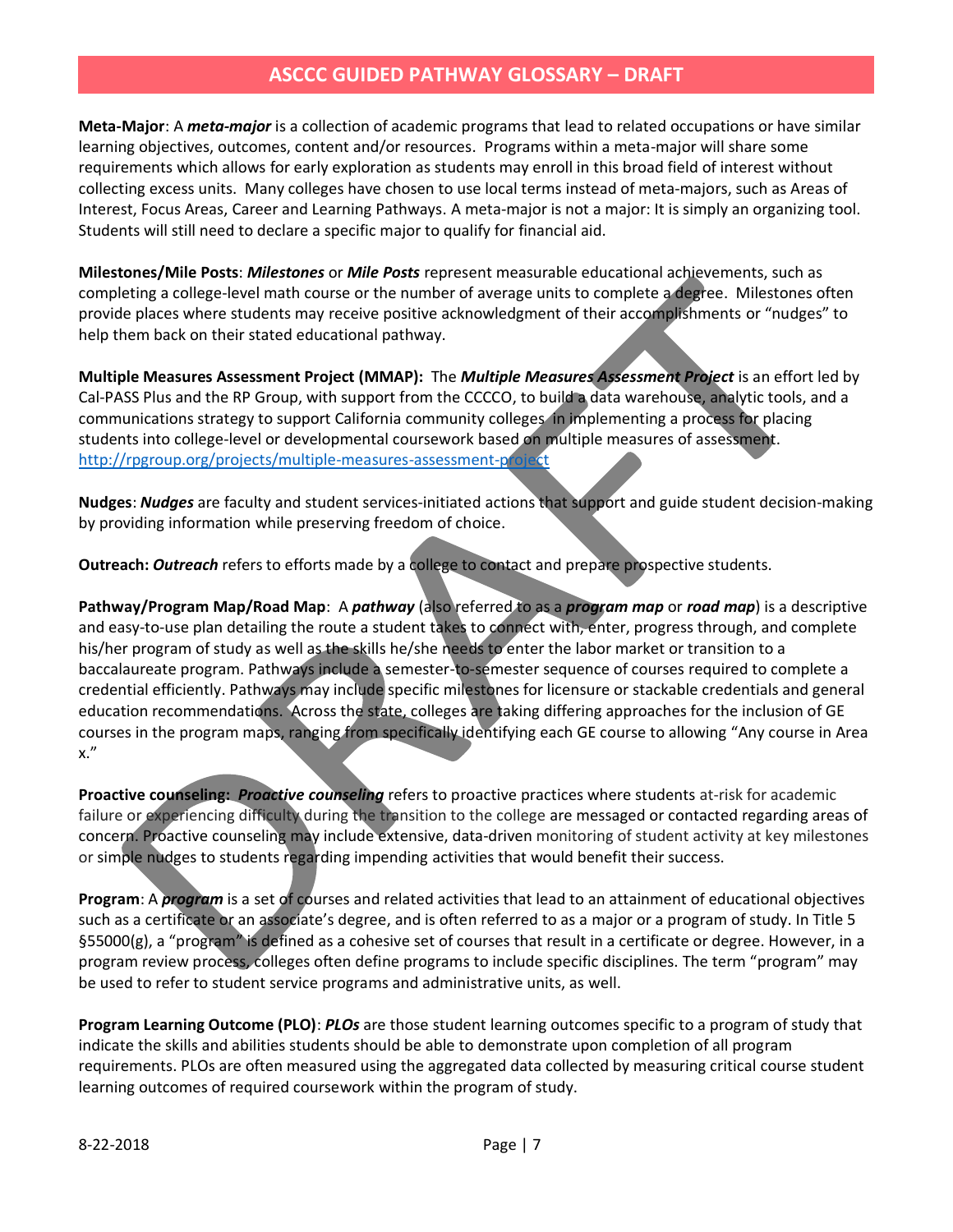**Onboarding:** The term *onboarding* may refer to many aspects of guided pathways design depending on the context. Onboarding within the context of student services can refer to processes and services intended to support a student's enrollment in the college and/or the information provided to help students determine a meta-major or general career path. Within an academic context, onboarding may refer to the processes used to determine college-readiness, and support curriculum and learning assistance services for students in order that they enter a program or pathways at the level where they will be most successful. Onboarding might include offering corequisite support courses that align math and other foundational skills with a student's program and contextualized credit or noncredit curriculum.

**Reassigned Time:** *Reassigned time* (also known as release time) is defined in local contracts but references the time or teaching load a faculty is reassigned, in order to perform duties outside of their regular job assignment.

**Student Educational Plan (SEP)**: The **Student Educational Plan** is a term-by-term individualized plan of courses a student should take based on his/her placement levels, full-time/part-time status, summer term plans, and pathway selection. The SEP should guide students through registration. SEPs come in two forms, the aSEP or abbreviated educational plan, which typically represents the first semester or year of coursework, and the cSEP or comprehensive educational plan which maps a pathway to the degree.

**Student Achievement:** Student achievement can be defined as attainment of defined points of completion, including successful course completion, certificates and degrees, licensure examination passage, post-program employment, and other similar elements that can be measured.

**Student Learning:** Student learning refers to the competencies (skill and knowledge) gained and demonstrated by students who are at the institution. Student learning competencies are expressed for segments of study or activity through measurable student learning outcomes (SLOs) at the institutional, program, degree, and course levels. [NOTE: Student achievement and student learning are viewed as distinct measures of institutional quality by the Accrediting Commission for Community and Junior Colleges (ACCJC).]

**Vision for Student Success CCCCO:** The California Community Colleges *Vision for Success* is a document developed in 2017 by the Chancellor's Office and approved by the Board of Governors. This document lays out several goals for the system for the next decade.

A summary of the goals of the *Vision* is included below. By 2022 the CCC system will

- Increase by at least 20 percent the number of CCC students annually who acquire associates degrees, credentials, certificates, or specific skill sets that prepare them for an in-demand job.
- Increase by 35 percent the number of CCC students transferring annually to a UC or CSU.
- Decrease the average number of units accumulated by CCC students earning associate's degrees, from approximately 87 total units (the most recent system-wide average) to 79 total units—the average among the quintile of colleges showing the strongest performance on this measure.
- Increase the percent of exiting CTE students who report being employed in their field of study, from the most recent statewide average of 60 percent to an improved rate of 69 percent—the average among the quintile of colleges showing the strongest performance on this measure.
- Reduce equity gaps across all of the above measures through faster improvements among traditionally underrepresented student groups, with the goal of cutting achievement gaps by 40 percent within 5 years and fully closing those achievement gaps within 10 years.
- Reduce regional achievement gaps across all of the above measures through faster improvements among colleges located in regions with the lowest educational attainment of adults, with the ultimate goal of fully closing regional achievement gaps within 10 years.